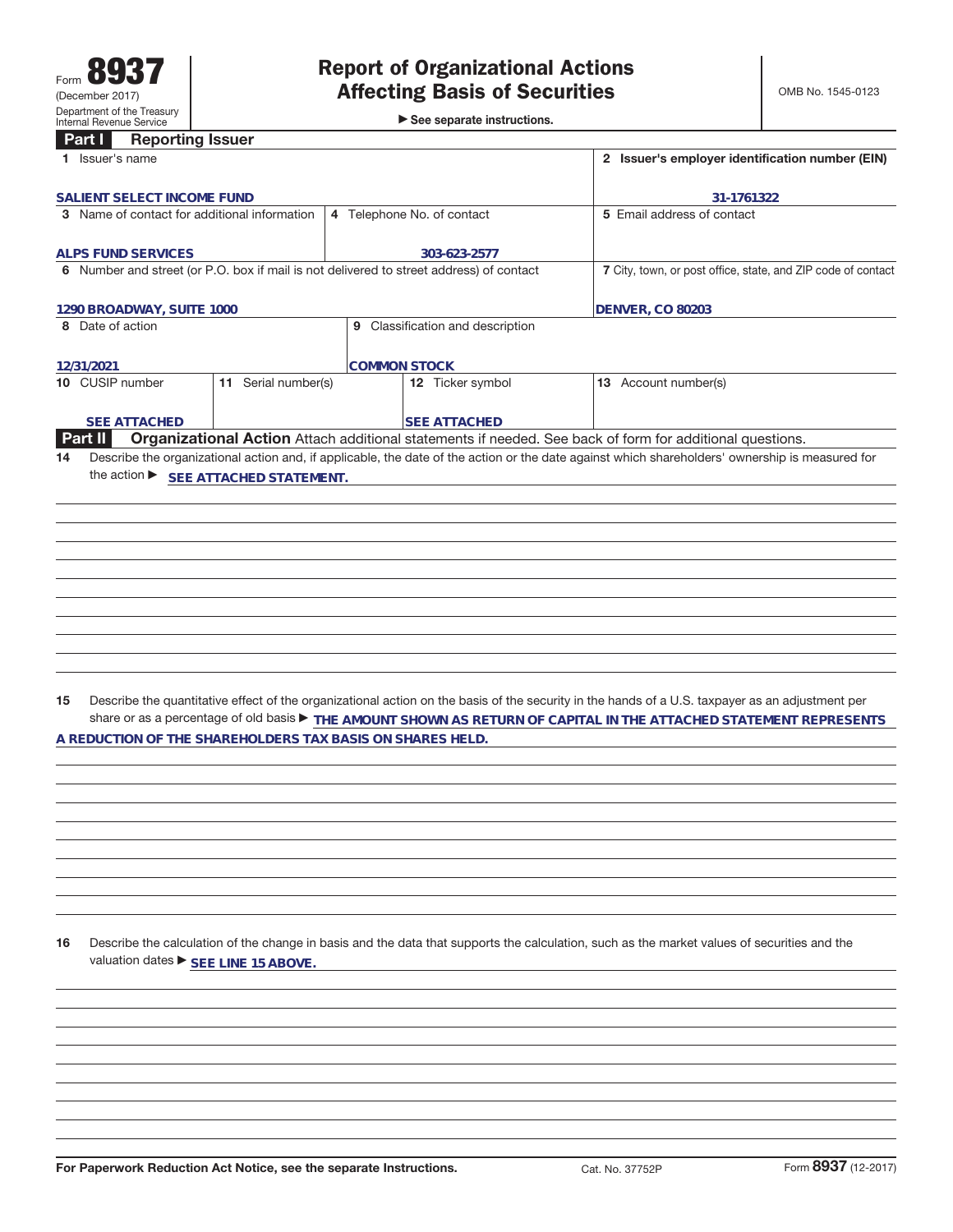## **Part II Organizational Action** (continued)

**17** List the applicable Internal Revenue Code section(s) and subsection(s) upon which the tax treatment is based **DuRSUANT TO IRC SECTION 301(C)(1). THE PORTION OF A DISTRIBUTION WHICH IS A DIVIDEND (AS DEFINED UNDER IRC SECTION 316) IS INCLUDABLE IN GROSS INCOME. PURSUANT TO IRC SECTION 301(C)(2), THE PORTION OF THE DISTRIBUTION WHICH IS NOT A DIVIDEND SHALL BE APPLIED AGAINST AND REDUCE THE ADJUSTED BASIS OF THE STOCK.**

**18** Can any resulting loss be recognized? ▶ NOT APPLICABLE TO THIS TRANSACTION AS NO LOSS WOULD BE RECOGNIZED **ON THE RETURN OF CAPITAL DISTRIBUTION. THE SHAREHOLDER'S COST BASIS SHOULD BE ADJUSTED TO REFLECT THE RETURN OF CAPITAL DISTRIBUTION WHICH MAY AFFECT THE GAIN OR LOSS REALIZED UPON THE DISPOSITION OF THE SHARES.**

19 Provide any other information necessary to implement the adjustment, such as the reportable tax year **PURSUANT TO IRC SECTION 6045**, **AS AMENDED BY THE EMERGENCY ECONOMIC STABILIZATION ACT OF 2008, BROKERS ARE REQUIRED TO REFLECT THESE ADJUSTMENTS IN THE COST BASIS REPORTING FOR COVERED SECURITIES. IF A BROKER IS NOT REQUIRED TO PROVIDE COST BASIS TO A PARTICULAR SHAREHOLDER, THE COST BASIS OF THE SHAREHOLDER'S SHARES SHOULD BE ADJUSTED AS OF THE DIVIDEND DATE TO REFLECT THE RETURN OF CAPITAL DESCRIBED ABOVE.**

| <b>Sign</b><br><b>Here</b>     | Under penalties of perjury, I declare that I have examined this return, including accompanying schedules and statements, and to the best of my knowledge and<br>belief, it is true, correct, and complete. Declaration of preparer (other than officer) is based on all information of which preparer has any knowledge.<br>SA SIGNED COPY OF THIS FORM IS MAINTAINED AT THE OFFICES OF THE<br><b>TAXPAYER.</b> |                                                                                                                                   |           |                               |  |  |
|--------------------------------|-----------------------------------------------------------------------------------------------------------------------------------------------------------------------------------------------------------------------------------------------------------------------------------------------------------------------------------------------------------------------------------------------------------------|-----------------------------------------------------------------------------------------------------------------------------------|-----------|-------------------------------|--|--|
| <b>Paid</b><br><b>Preparer</b> |                                                                                                                                                                                                                                                                                                                                                                                                                 |                                                                                                                                   |           | <b>Uneck</b><br>self-employed |  |  |
| <b>Use Only</b>                |                                                                                                                                                                                                                                                                                                                                                                                                                 | Firm's name<br>$\rightarrow$                                                                                                      |           | Firm's EIN ▶                  |  |  |
|                                |                                                                                                                                                                                                                                                                                                                                                                                                                 | Firm's address $\blacktriangleright$                                                                                              | Phone no. |                               |  |  |
|                                |                                                                                                                                                                                                                                                                                                                                                                                                                 | Send Form 8937 (including accompanying statements) to: Department of the Treasury, Internal Revenue Service, Ogden, UT 84201-0054 |           |                               |  |  |